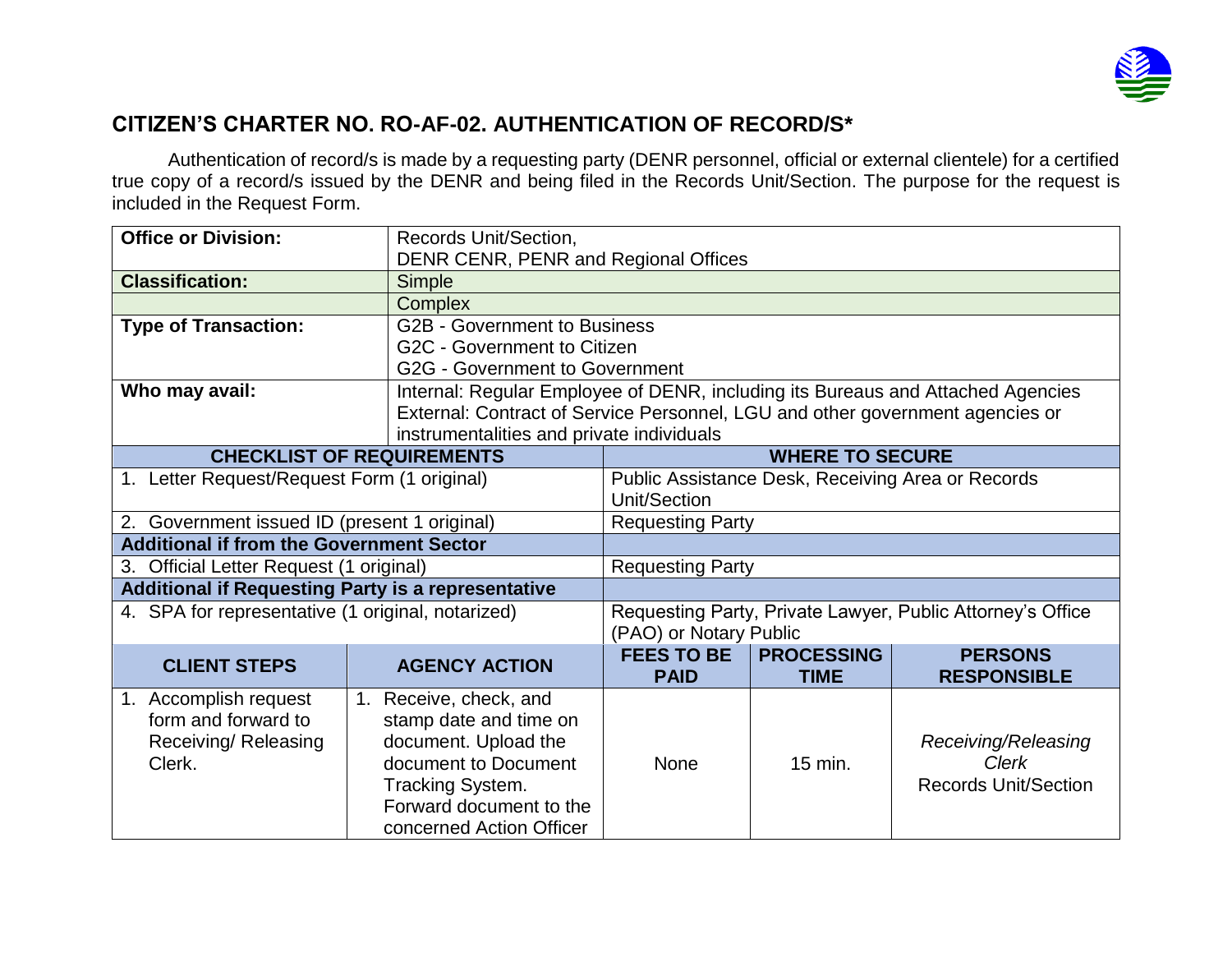

| <b>CLIENT STEPS</b>                                     | <b>AGENCY ACTION</b>                                                                                                                                                                                                                                  | <b>FEES TO BE</b><br><b>PAID</b>                                                                                               | <b>PROCESSING</b><br><b>TIME</b>            | <b>PERSONS</b><br><b>RESPONSIBLE</b>                                              |
|---------------------------------------------------------|-------------------------------------------------------------------------------------------------------------------------------------------------------------------------------------------------------------------------------------------------------|--------------------------------------------------------------------------------------------------------------------------------|---------------------------------------------|-----------------------------------------------------------------------------------|
| 1.1. None                                               | 1.1.<br>Check the availability<br>of records.<br>Process the request<br>(photocopy and<br>stamp "Certified True<br>Copy") and sign the<br>certification or<br>documents.<br>Indicate amount to be<br>paid in the Request<br>Form/Order of<br>Payment. | <b>None</b>                                                                                                                    | 30 min.<br>(Simple)<br>3 hours<br>(Complex) | <b>Records Officer</b><br><b>Records Unit/Section</b>                             |
| 2. Pay to the Cashier the<br><b>Authentication Fee.</b> | 2. Accept payment and<br>issue Official Receipt.                                                                                                                                                                                                      | Php 50.00<br><b>Authentication</b><br>Fee**<br>per set +<br>Php 5.00 per<br>page<br>*Internal<br>Clients are free<br>of Charge | 10 min.                                     | <b>Collecting Officer</b><br><b>Credit Officer</b><br><b>Cashier Unit/Section</b> |
| 1.2. None                                               | Check the Official<br>1.2.<br>Receipt and<br>photocopy for filing.                                                                                                                                                                                    | None                                                                                                                           | $5$ min.                                    | <b>Records Officer</b><br><b>Records Unit/Section</b>                             |